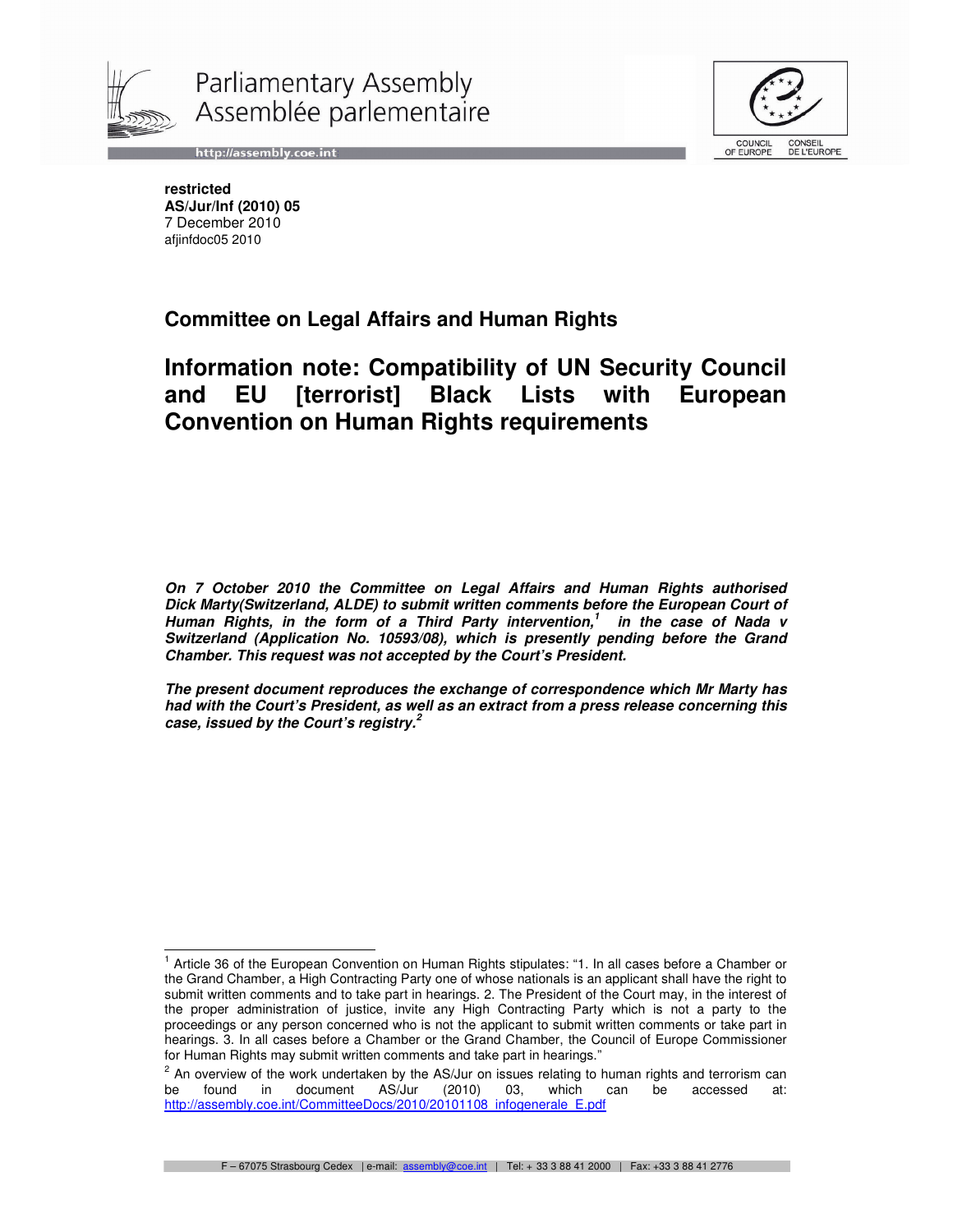### Committee on Legal Affairs and Human Rights Commission des questions juridiques et des droits de l'homme

**(translation)** 

Strasbourg, 3 November 2010

Dear Mr President,

In follow-up to the decision taken by the Committee on Legal Affairs and Human Rights of the Parliamentary Assembly on 7 October 2010, I write to inform you of my wish to submit written observations in a third party intervention (article 36 paragraph 2 of the European Convention on Human Rights) in the case of Nada v. Switzerland, application no. 10593/08. As you know, this case was recently referred to the Court's Grand Chamber.

In view of the interpretative authority (res interpretata) attached to the rulings of the Grand Chamber, the Committee on Legal Affairs and Human Rights believes it important to make the Court aware of the very clear stance taken by the Parliamentary Assembly regarding the blacklists of the United Nations Security Council and the European Union. The Assembly considers in its Resolution 1597 (2008) and its Recommendation 1824 (2008), adopted following a debate on a committee report (doc. 11454), that the procedures deployed at the United Nations and the European Union violate the fundamental principles of human rights and the rule of law and more specifically those of the European Convention on Human Rights, as interpreted by the Court.

Should you grant my request, I shall present written observations - on behalf of the Committee drawing a number of considerations to the Court's attention in addition to those already set out in the aforementioned texts concerning the compatibility of the United Nations Security Council's anti-terrorist blacklist (applied by Switzerland in the case of Mr Nada) with the provisions of the Convention.

Yours sincerely,

Dick Marty

Mr Jean-Paul COSTA President of the Court European Court of Human Rights 67075 Strasbourg Cedex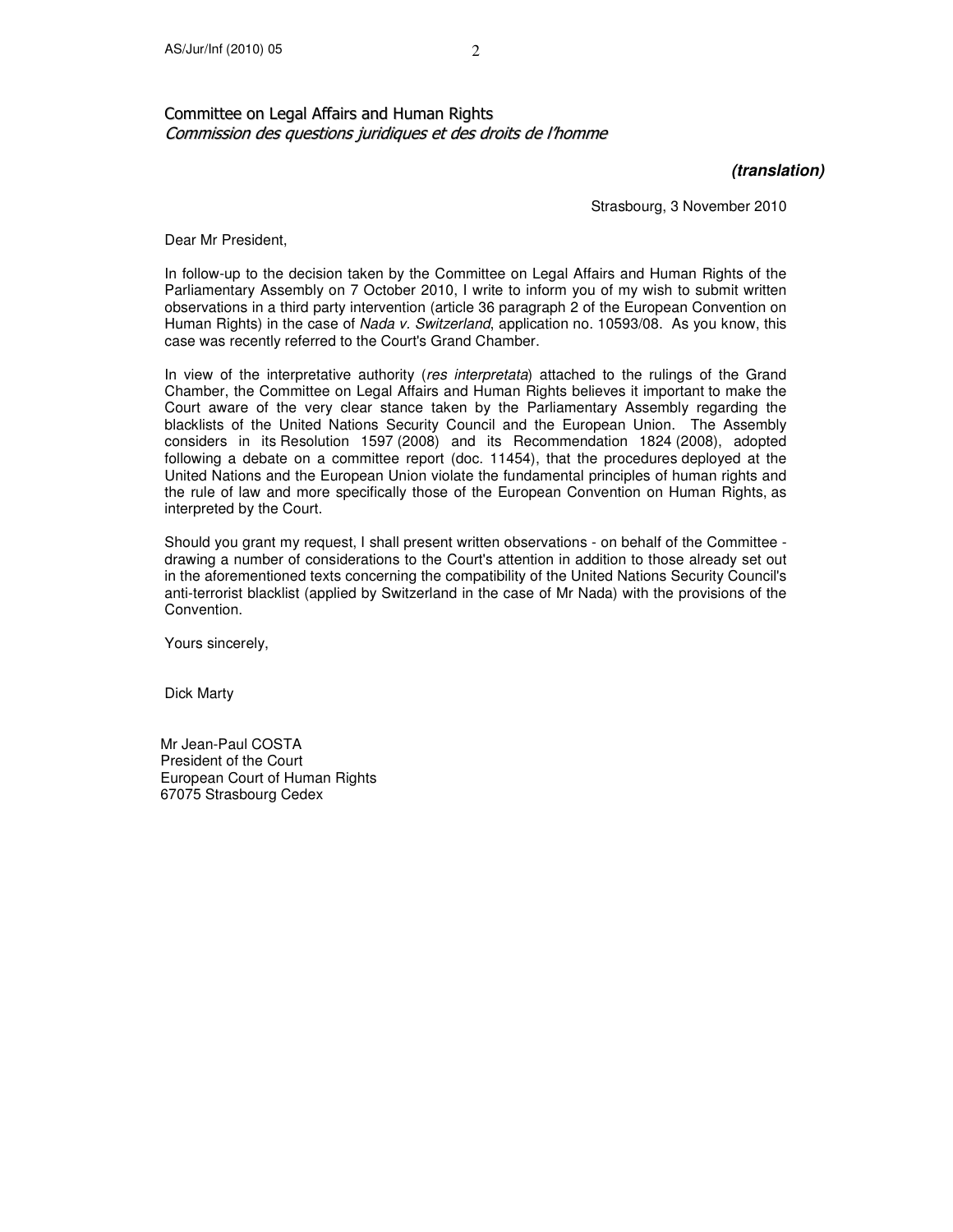#### **EUROPEAN COURT OF HUMAN RIGHTS**

The President

**(translation)** 

Strasbourg, 8 November 2010

Dear Sir,

Thank you for your letter of 3 November 2010 concerning the case of Nada v. Switzerland.

 I am aware of the role you played within the Parliamentary Assembly of the Council of Europe concerning the blacklists, both personally and as a member of the Committee on Legal Affairs and Human Rights.

 I do not believe that it would be appropriate (or possible) for either you or the committee to make a third-party intervention in the case.

 However, the Court will take the greatest possible account, as need be, of the relevant Assembly reports and resolutions, as it already does when considering international law in its judgments and decisions.

 The Court Registry will keep you informed of the progress of the proceedings. As you may already be aware, the public hearing in Nada v. Switzerland, which I will be presiding over, is scheduled for Wednesday 23 March 2011 (9.15 am).

Yours faithfully,

(signed)

Jean-Paul Costa

Mr Dick MARTY Committee on Legal Affairs and Human Rights Parliamentary Assembly Council of Europe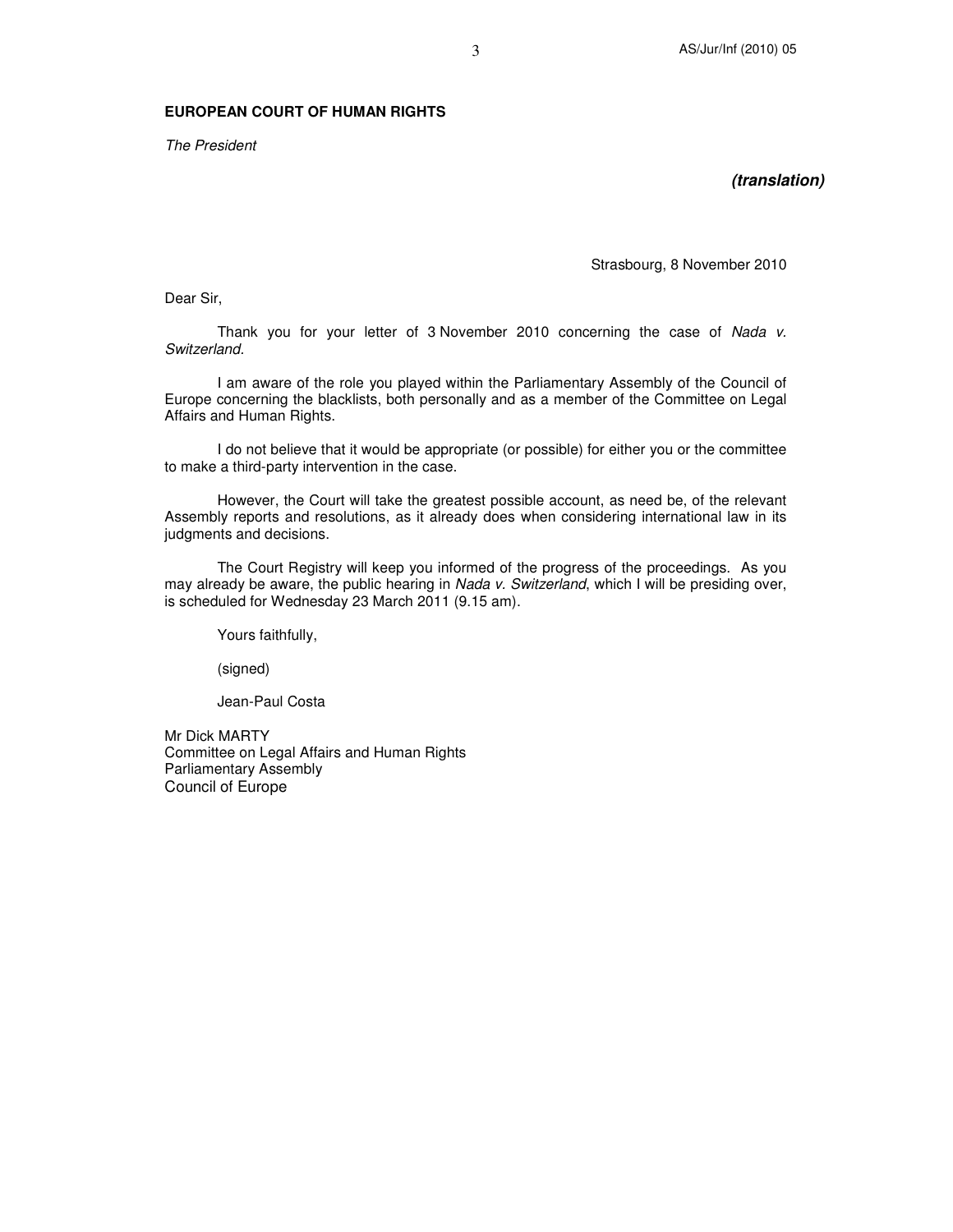### Committee on Legal Affairs and Human Rights Commission des questions juridiques et des droits de l'homme

**(translation)** 

26 November 2010

Dear Sir,

I thank you for your letter of 8 November 2010 and have noted your reply to my request to be allowed to make a third-party intervention in the case concerning the Security Council blacklists.

 Allow me to clarify the thinking behind my request, without necessarily asking for the matter to be reviewed. My own person and my commitment regarding the blacklists are actually entirely secondary, not to say unrelated to the request to be allowed to intervene in the Nada case. It was the parliamentary dimension which mattered – and still matters – to me. In this case, the blacklists, whether those of the UN or the EU, the decisions to establish them and the decisions on how to manage them were taken by the governments alone, without any parliamentary involvement of the kind that is, however, necessary in a democratic system when the scope and effects of the relevant measures are considered.

The Swiss and, if I am informed correctly, the British and French governments are taking part in the proceedings. I would venture to suggest that these governments are representing only one of the branches of power in their respective countries. The British judicial authorities have come out clearly against the system of blacklists in their current form, as have the EU's judicial authorities.

The Swiss Parliament has passed a motion, against the advice of the government, requiring Switzerland no longer to apply the relevant sanctions if, after a three-year period, the individual concerned has not been brought before a judicial authority or has not been able to appeal to an independent authority. The motion was approved unanimously by the Council of States (Senate). The Swiss government was therefore obliged to notify the UN Security Council of the decision (the correspondence on the matter is appended).

As was established by the PACE – and has now been widely confirmed by a whole range of evidence – many European governments collaborated actively or, at least, passively in the conduct of illegal activities such as renditions, acts of torture and the setting up of secret prisons. The various actions all took place not only outside any legal framework but also without any possibility of parliamentary intervention. The governments systematically invoked "state secrets" and "the interests of national defence" as grounds for refusing any parliamentary intervention. The blacklists are part of this strategy: individuals have been blacklisted, some for almost 10 years now, without being able to defend themselves or appeal to an independent body.

Mr Jean-Paul Costa President of the European Court Of Human Rights Council of Europe F-67075 Strasbourg Cedex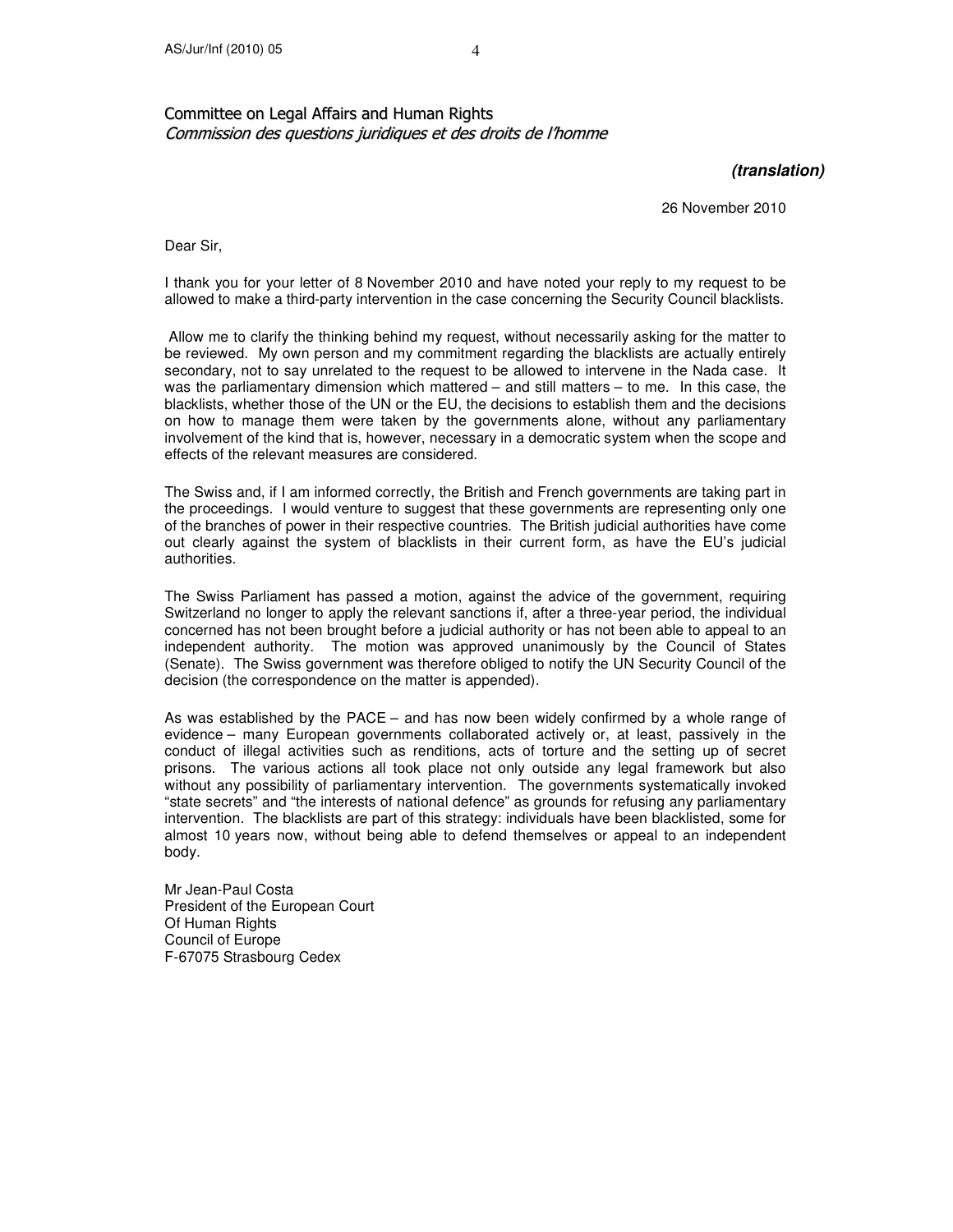In the blacklist cases, it is my view that governments are representing the interests of their citizens only very partially and inadequately and that one would be right to believe that their submissions might focus on defending acts committed outside any legal framework which were contrary to the fundamental principles of states based on the rule of law.

That is why I felt that an intervention by the  $PACE - not$  by the member, Dick Marty – in this case was justified and desirable. Such an intervention would naturally have been based on specific instructions from the Committee on Legal Affairs and Human Rights. I still believe that, in this particular case, the parliamentary element would enable the views and feelings of Europe's citizens to be expressed more effectively – including and, above all, before the highest judicial body entrusted with protecting our rights and freedoms.

Thank you for your attention.

Yours faithfully,

(Signed)

Dick Marty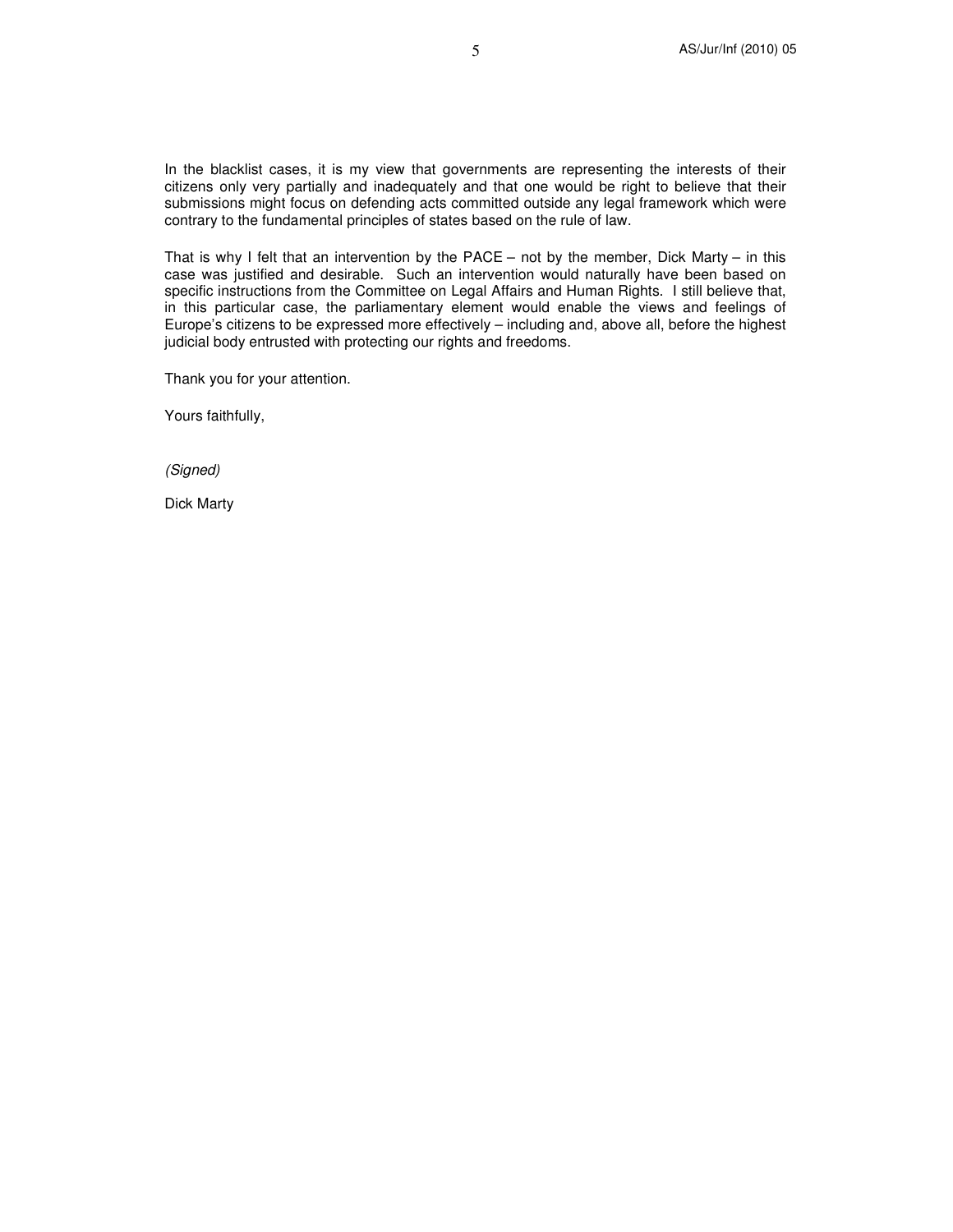#### **Letter of 22 March 2010**

#### **(translation)**

#### to **His Excellency Mr Thomas Mayr-Harting**

Chair of the Security Council Committee established pursuant to Resolution 1267 (1999) concerning Al-Qaida and the Taliban and Associated Individuals and Entities, United Nations, New York

from Ambassador Peter Maurer, Permanent Representative [of Switzerland to the United Nations]

Communication regarding the regime of anti-terrorist sanctions introduced by the Security Council

Your Excellency,

On the instructions of my government, I have the honour to inform you that the Swiss Parliament has passed a motion concerning the anti-terrorist sanctions imposed by the Security Council. A motion is a parliamentary instrument which instructs the Government (Federal Council) to submit to Parliament a draft act of the Federal Assembly or to take a specific measure.

The motion is worded as follows:

"1. The Federal Council is asked to notify the UN Security Council that, from the end of this year, it will no longer apply the sanctions imposed against physical individuals on the basis of the resolutions adopted in the name of the fight against terrorism, since:

- the individuals concerned have been "blacklisted" for over three years and have still not been brought before a court;
- they have not been allowed to appeal to an independent authority;
- no charges have been brought against them by a judicial authority; and
- no new evidence against them has been put forward since they were blacklisted.

2. The Federal Council, while reiterating its unerring determination to cooperate in the fight against terrorism, is bound to clearly point out that it is not acceptable for a democratic country founded on the rule of law that sanctions imposed by the Sanctions committee, excluded from any procedural guarantee, result in the suspension, for years and without any democratic legitimacy, of the most elementary fundamental rights, rights that are justly proclaimed and promoted by the United Nations Organisation."

The granting of the motion will not cause any imminent changes in the application in Switzerland of sanctions against Al-Qaida, the Taliban and associated individuals and entities. Those sanctions will remain applicable in Switzerland as long as the four cumulative conditions stipulated in the motion are not found to characterise a given case.

The Swiss Government is willing to reply to any questions and keen to pursue dialogue with the members of the Committee.

Yours sincerely,

(signed)

Peter Maurer Ambassador Permanent Representative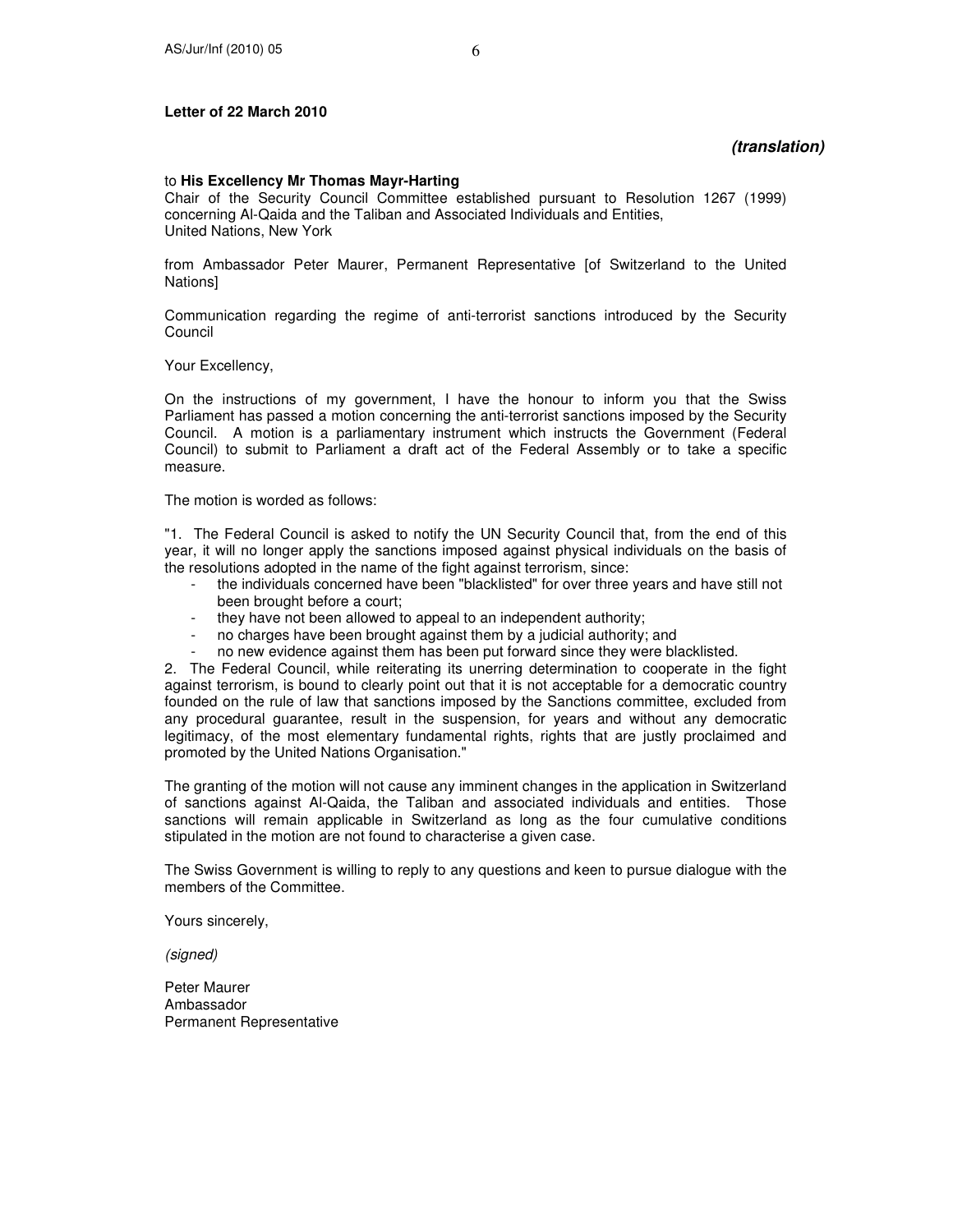

POSTAL ADDRESS-ADRESSE POSTALE: UNITED NATIONS, N.Y. 10017<br>CABLE ADDRESS -ADRESSE TELEGRAPHIQUE: UNATIONS NEWYORK

REFERENCE:

S/AC.37/2010/OC.55

21 May 2010

#### Excellency,

I refer to your communication dated 22 March 2010 addressed to the Chairman of the Security Council Committee established by resolution 1267 (1999) concerning Al-Qaida and the Taliban and Associated Individuals and Entities concerning the counter-terrorism sanctions regime set up by the United Nations Security Council In this letter you conveyed the text of a motion, adopted by the Swiss Parliament, mandating the Swiss Government that as of the end of this year it will no longer apply the sanctions taken against physical persons on the basis of the resolutions adopted in the name of the fight against terrorism if a number of criteria set out in the motion are met.

The Committee has taken note of the assurances contained in the communication that the adoption of this motion does not entail any imminent changes with respect to the implementation of the sanctions against Al-Qaida and the Taliban and associated individuals and entities in Switzerland and that these sanctions remain applicable in Switzerland until it has been determined, in a specific case, that all four criteria set out by the motion have been cumulatively met. At the same time, the Committee expresses its concern that this motion by the Swiss Parliament brings into question the ability of the Government of Switzerland to fulfill its obligation to apply measures adopted by the Security Council under Chapter VII of the Charter of the United Nations in the framework of the Al-Qaida/Taliban Sanctions Regime.

His Excellency Mr. Peter Maurer Permanent Representative of Switzerland to the United Nations New York, NY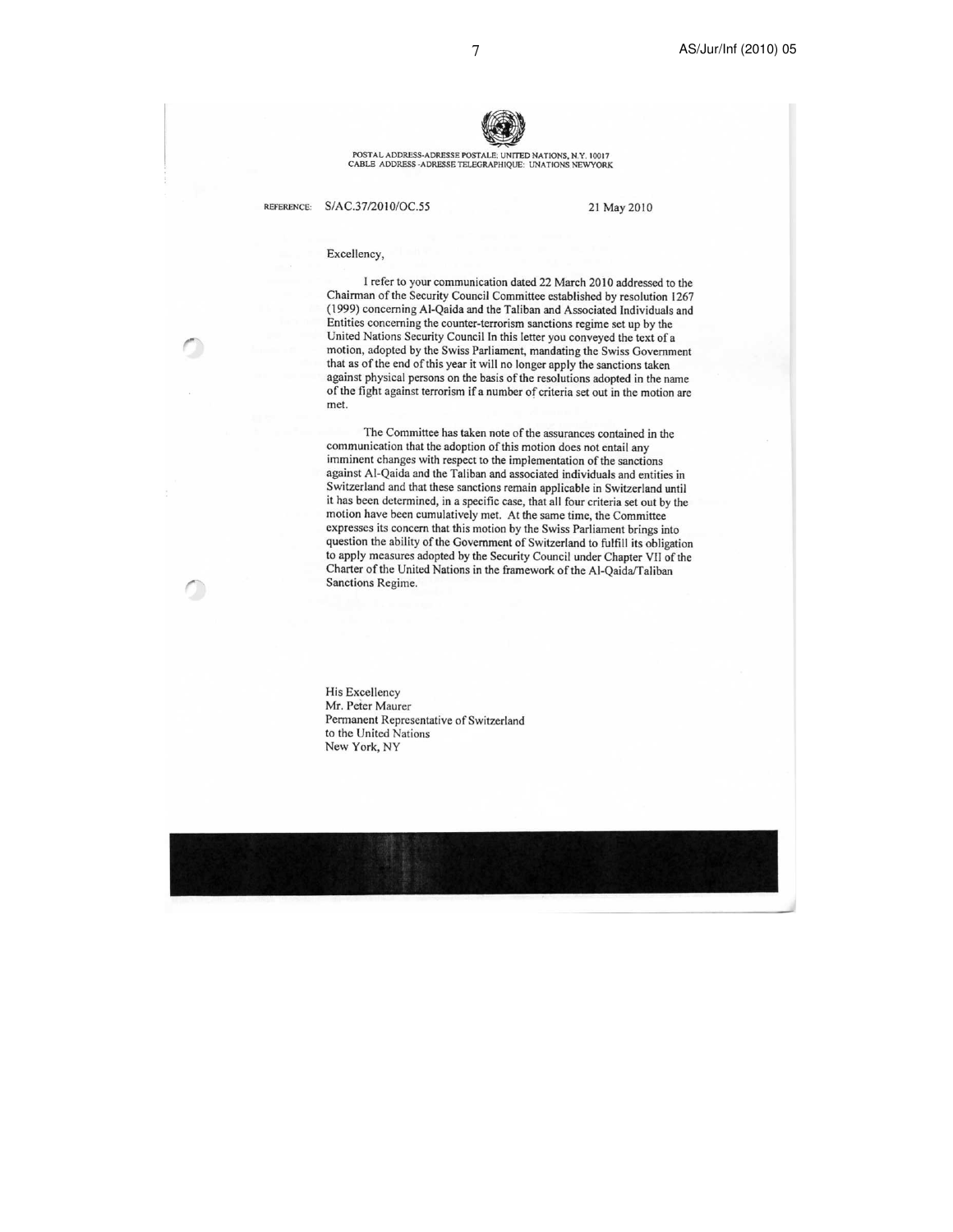NATIONS UNIES UNITED NATIONS

PAGE 7

Relatedly, the Committee wishes to recall the obligation of all members of the United Nations to carry out the decisions of the Security Council adopted under Chapter VII of the Charter of the United Nations. Pursuant to Article 25 of the Charter the members of the United Nations agree to accept and carry out the decisions of the Security Council in accordance with the Charter. Article 48 provides that the action required to carry out the decisions of the Security Council for the maintenance of international peace and security shall be taken by all the Members of the United Nations. Further, Article 103 stipulates that in the event of a conflict between the obligations of the Members of the United Nations under the Charter and their obligations under any other international agreement, their obligations under the Charter shall prevail.

I would be grateful if you would convey the contents of this letter to the relevant Swiss authorities and keep the Committee informed of any future developments related to this matter.

Please accept, Excellency, the assurances of my highest consideration.

Thomas Mayr-Harting

Chairman Security Council Committee established pursuant to resolution 1267 (1999) concerning Al-Qaida and the Taliban and Associated Individuals and Entities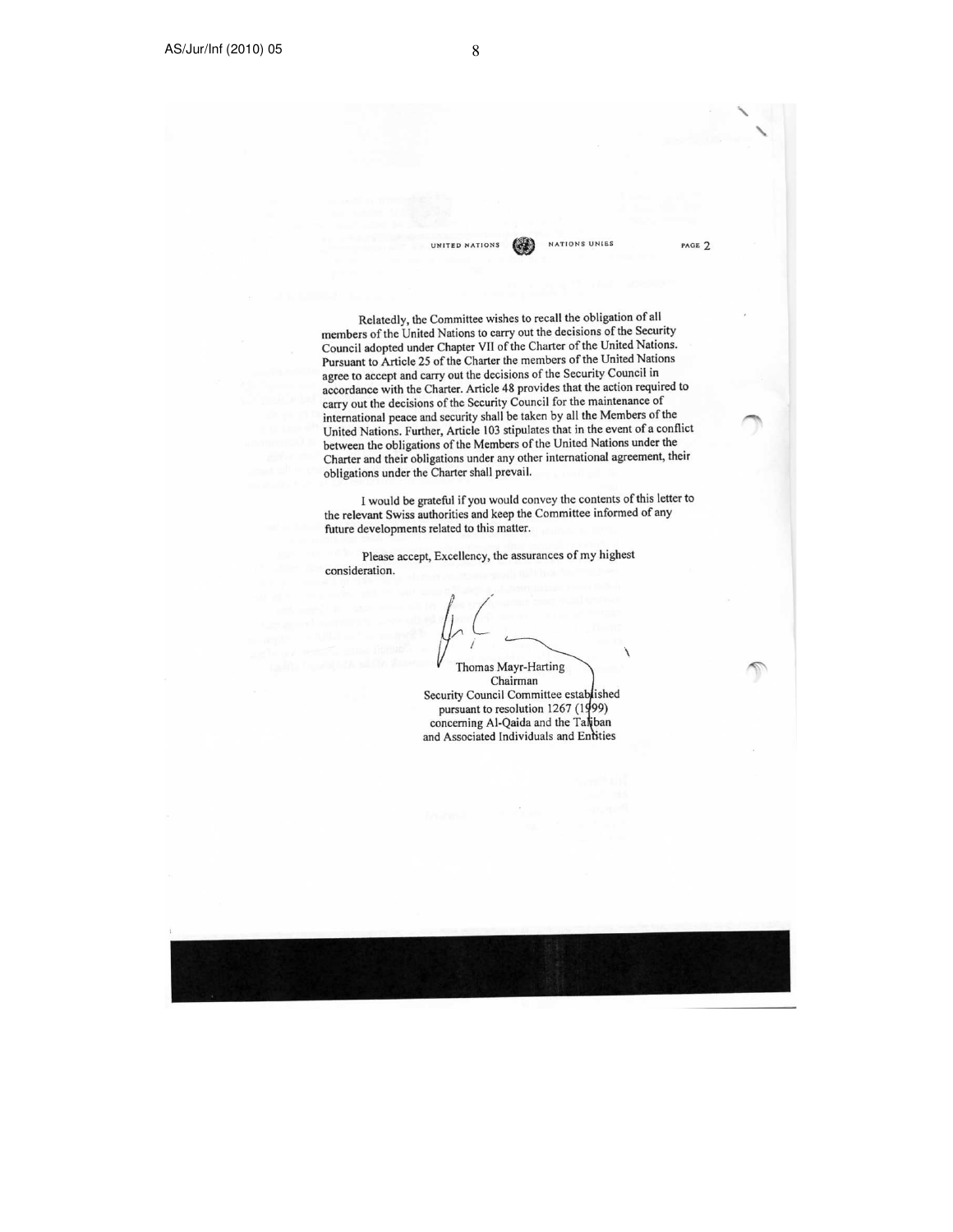**Extract from a press release issued by the Registrar of the Court n° 769 – 20.10.2010** 

# Grand Chamber to examine case about measures taken under United Nations Security Council Resolutions against Al-Qaeda

The Chamber of the European Court of Human Rights to which the case Nada v. Switzerland (application no. 10593/08) had been allocated has relinquished jurisdiction in favour of the Grand Chamber, none of the parties having objected (Article 30 of the European Convention on Human Rights and Rule 72 of the Rules of Court).

#### Principal facts

The applicant, Youssef Moustafa Nada, is an Italian national who was born in 1931 and lives in Campione D'Italia, an Italian enclave of 1.6 km in the Swiss Canton of Tessin.

On 15 October 1999 the United Nations Security Council adopted Resolution 1267 (1999) providing for sanctions against the Taliban and setting up a Committee responsible for their implementation. On 19 December 2000, by the adoption of Resolution 1333 (2000), the sanctions regime was extended to include Osama bin Laden and al-Qaeda. In its resolutions, the Security Council called upon the Committee to maintain a list of individuals and entities associated with bin Laden and al-Qaeda.

Under those resolutions, on 2 October 2000 the Swiss Federal Council adopted an order laying down measures against individuals and entities associated with Osama bin Laden, al-Qaeda or the Taliban (the "anti-Taliban order"). The order provided for the freezing of assets and financial resources of those concerned, and prohibited the provision to them of funds or financial resources. It further restricted their entry into or transit through Switzerland.

On 9 November 2001 Mr Nada and a number of organisations associated with him were placed on the list of the United Nations Committee. On 30 November 2001 those names were added by the Swiss authorities to the list of people concerned by the anti-Taliban order.

On 22 September 2002 Mr Nada requested the deletion from the list of his name and those of the organisations associated with him, mainly because the Swiss investigation against him had been discontinued.

However, his request and subsequent administrative appeals were rejected. The Federal Council referred his case to the Federal Court, considering that the restrictions on Mr Nada's property rights had, under the European Convention on Human Rights, to be assessed by an independent and impartial tribunal. On 14 November 2007 the Federal Court dismissed Mr Nada's appeal. It found that Switzerland had acted in accordance with its international obligations. It nevertheless requested the Swiss authorities to ascertain whether it was possible, having regard to their international obligations, to waive the measure barring Mr Nada from entering the country. As he lived in a small Italian enclave in Switzerland he found himself virtually under house arrest. Mr Nada has stated that following that judgment he has asked the Swiss authorities several times to let him enter or pass through Switzerland, but without success.